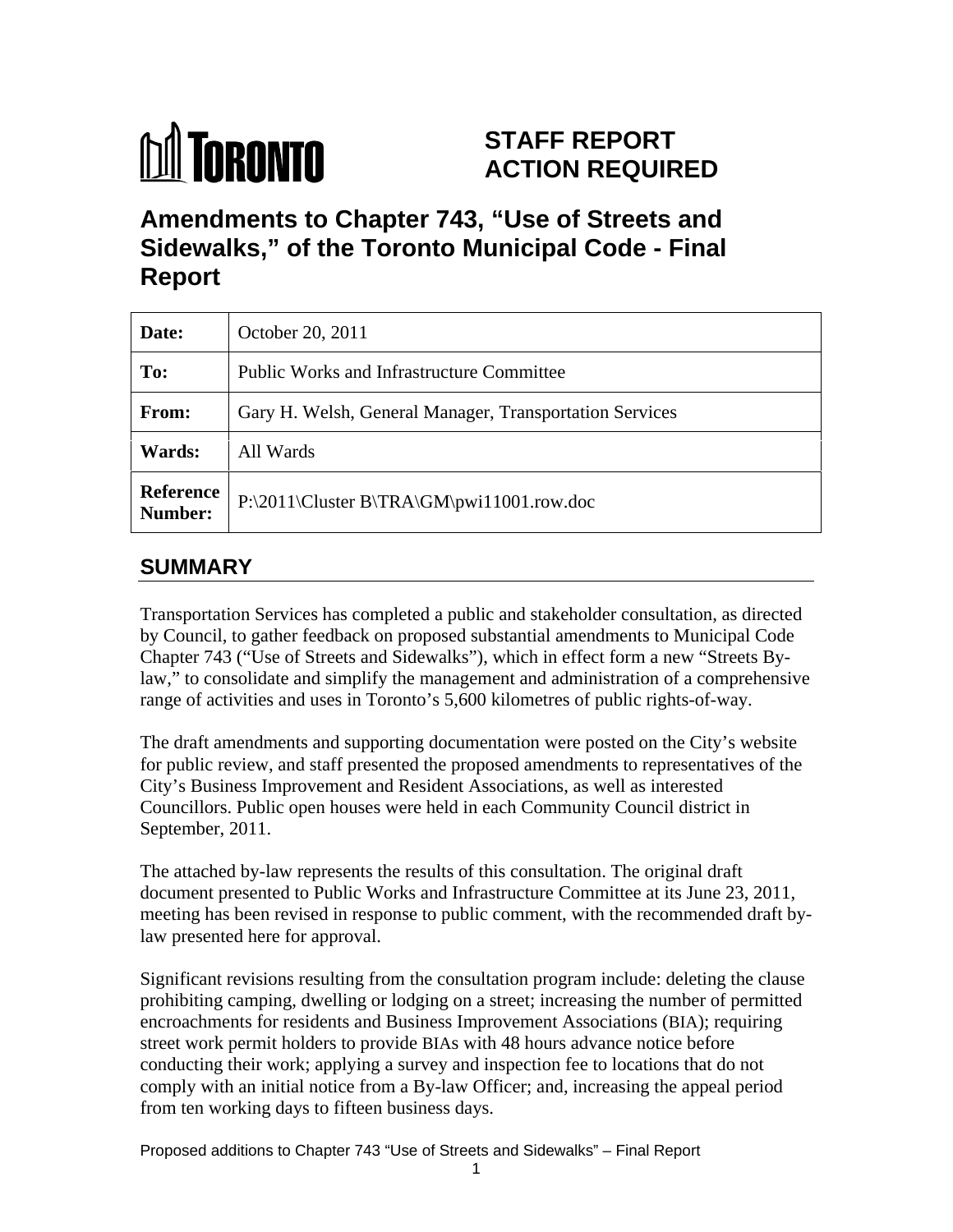By working with the public and stakeholders, focusing on prevention by encouraging compliance with municipal regulations, the new provisions will promote efficiencies by reducing reliance on enforcement "after the fact." Common municipal regulations governing the use of public rights-of-way will now apply City-wide, with application consistent throughout each operating District.

This report is scheduled as a deputation item. Public notice has been given in the manner prescribed by Chapter 162, Notice, Public, of the City of Toronto Municipal Code.

### **RECOMMENDATIONS**

#### **The General Manager, Transportation Services recommends that**:

- 1. City Council enact the amendments to City of Toronto Municipal Code Chapter 441, Fees and Charges, and Chapter 743, "Streets and Sidewalks, Use of", generally as set out in Attachment No.1 to this report of the General Manager, Transportation Services, dated October 20, 2011, including the changes to the initial draft as set out in Attachment No. 2 of this report, subject to such technical and stylistic amendments as required by the City Solicitor and the General Manager, Transportation Services;
- 2. City Council authorize and direct the General Manager, Transportation Services, and the City Solicitor to rescind, at such time as they deem appropriate, the existing provisions in the Code Chapters, policies and by-laws, or relevant sections thereof, of the former municipalities described below, and any other provisions that the General Manager or City Solicitor may identify relating to and that have been superseded or replaced by the new Code Chapter:
	- a. By-law No.111-92 "Boulevard Obstructions" of the former Borough of East York;
	- b. By-law No.23-89 "Boulevard Use Restrictions" of the former Borough of East York;
	- c. By-law No.1976 "Respecting Streets" of the former Borough of East York;
	- d. Chapter 231 "Streets and Sidewalks" of the Municipal Code for the former City of Etobicoke;
	- e. Encroachment Policy for the former City of Etobicoke as adopted by Council for the former City of Etobicoke on September 6, 1994;
	- f. § 2, 3, 4, 5, 6, 7, 8, 9, 10 and 12 of By-law No.211-74 "To regulate the use of Metropolitan Roads" of the former Municipality of Metropolitan Toronto;
	- g. By-law No.54-81 "To delegate to the Commissioner of Roads and Traffic authority to permit certain encroachments on Metropolitan Roads" of the former Municipality of Metropolitan Toronto;
	- h. By-law No.21621 "A By-law to prohibit or regulate the obstructing, encumbering, injury or fouling of highways" of the former City of North York: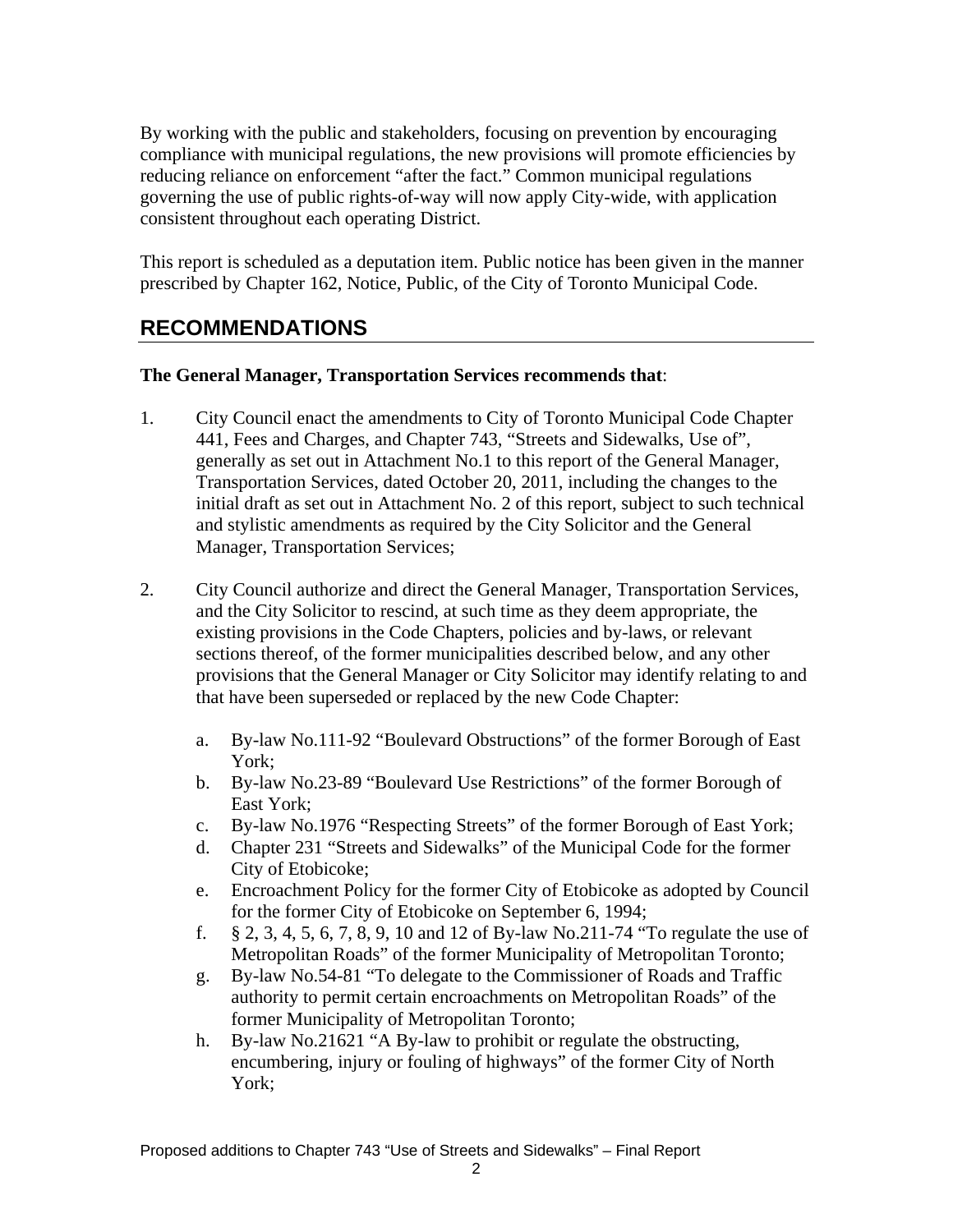- i. By-law No.20954 "A By-law to provide for the licensing of boulevards for parking purposes in the Township of North York" of the former City of North York;
- j. Encroachment Policy for the former City of North York as adopted by
- Council for the former City of North York on April 17, 1996; k. By-law No.6567 "Being a by-law to regulate the construction of culverts upon highways under the jurisdiction of the Township of Scarborough" of the former City of Scarborough;
- l. By-law No.7322 "Being a by-law to amend By-law Number 6567" of the former City of Scarborough;
- m. By-law No.13778 "Being a by-law to regulate the erection of hoardings on Municipal Highways or Boulevards and require a permit to do so" of the former City of Scarborough;
- n. By-law No.16402 "Being a by-law to regulate temporary occupation of highways or portions thereof during the construction or repair of any work thereon" of the former City of Scarborough;
- o. By-law No.17117 "Being a by-law concerning the removal of snow from sidewalks" of the former City of Scarborough;
- p. By-law No.17306 "Being a by-law for prohibiting vehicles and conveyances of every description being upon or being used, drawn, hauled or propelled along or upon any sidewalk, pathway, footpath or boulevard" of the former City of Scarborough;
- q. By-law No.20304 "Being a by-law to regulate the crossing of curbs, sidewalks and paved boulevards by vehicles, and the requiring of owners to pay damage deposits upon the issuing of a building permit, pursuant to The Municipal Act, RSO 1980, Chapter 302, Section 315(2)" of the former City of Scarborough;
- r. By-law No.20630 "Being a by-law to lease or license the use of sidewalks and untravelled portions of Metropolitan Toronto and other Municipal Roads in the City" of the former City of Scarborough;
- s. § 3(1), 4, 5 and 6 of By-law No.21208 "Being a by-law to prohibit the obstructing, encumbering, or fouling of highways and the sale by retail in a highway or on a vacant lot adjacent to a highway" of the former City of Scarborough; see that the set of the set of the set of the set of the set of the set of the set of the set of the set of the set of the set of the set of the set of the set of the set of the set of the set of the set of th
- t. By-law No.23729 "Being a by-law to lease or license the use of sidewalks and untravelled portions of Metropolitan Toronto and other Municipal Roads in the City" of the former City of Scarborough;
- u. By-law No.23907 "Being a by-law to lease or license the use of sidewalks and untravelled portions of Metropolitan Toronto and other Municipal Roads in the City" of the former City of Scarborough;
- v. Articles I, II, III, IV, V, VI (§ 313.33.1, § 313-34, § 313-38, § 313-39.1, § 313-39.2, § 313-40, § 313.41, § 313-42, § 313-43) VII, VIII, X, XI (§ 313- 74, § 313-75, § 313-76, § 313.78, § 313.77 excluding references to § 313-35, § 313.36 and § 313.37, § 313.79, § 313.81, § 313.82, Schedule A and Schedule D of Chapter 313 "Streets and Sidewalks" of the Municipal Code of the former City of Toronto;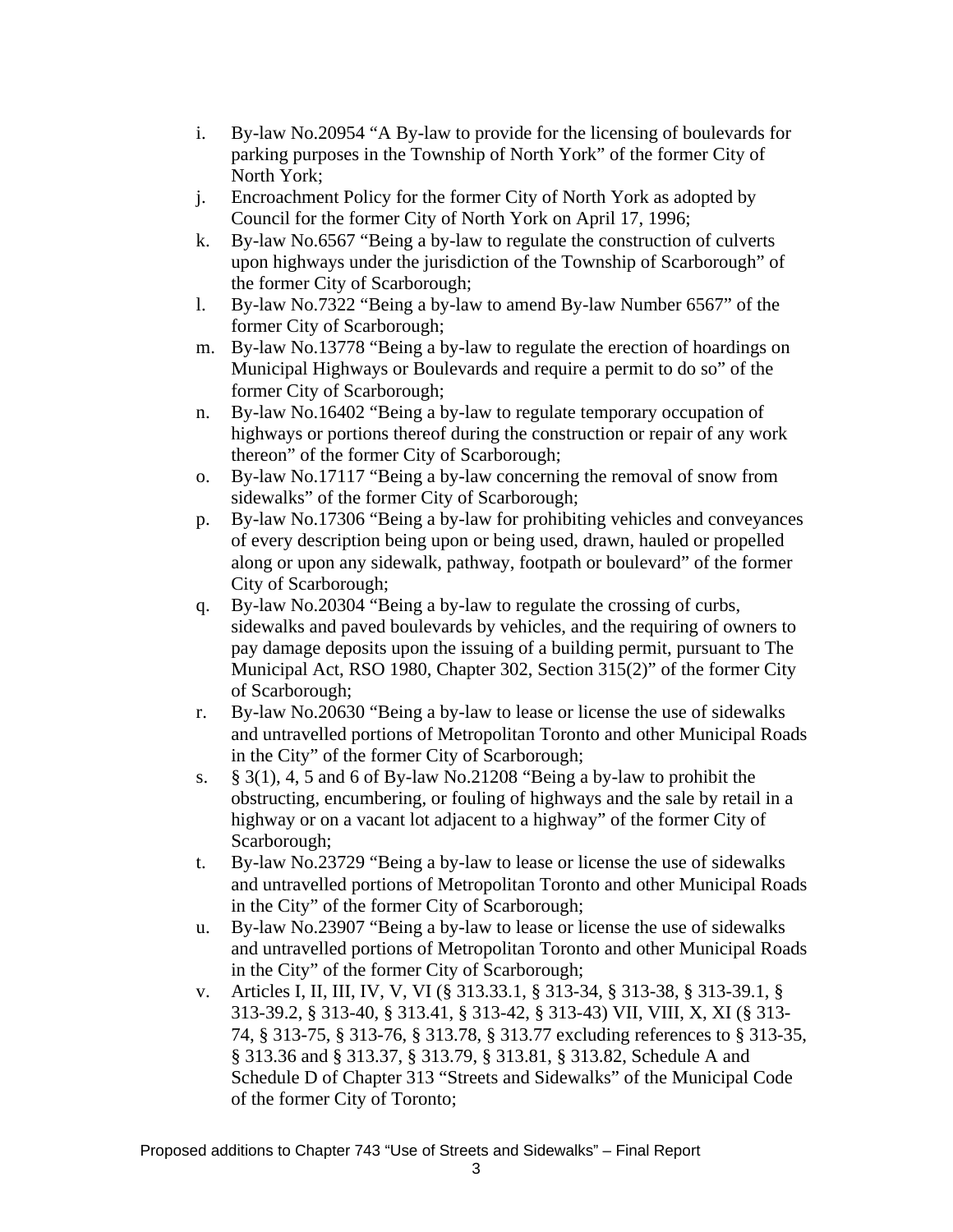- w. § 803.2.2 of Chapter 803 "Grass and Weeds" of the Municipal Code of the former City of York;
- x. Chapter 830 "Retaining Walls Maintenance" of the Municipal Code of the former City of York;
- y. Articles 2, 3, 4, 5, 6, 7, 9, 13, 15, 16, 17, 18 and Schedules A, B and C of Chapter 1004 "Street" of the Municipal Code for the former City of York;
- z. Encroachment Policy for the former City of York as adopted by Council for the former City of York on July 8, 1992;
- aa. By-law No.23907 "Being a by-law to lease or license the use of sidewalks and untravelled portions of Metropolitan Toronto and other Municipal Roads in the City" of the former City of Scarborough;
- 3. City Council authorize the City Solicitor to amend any City by-laws, policy or Code Chapters, or sections therein, that may contain references to any by-law, policy or Code Chapter, or section therein, that is to be superseded by the proposed amendments to Chapter 743 to eliminate and, where appropriate, correct such references; and such a set of  $\alpha$  such a set of  $\alpha$  such a set of  $\alpha$  such a set of  $\alpha$  such a set of  $\alpha$
- 4. City Council authorize and direct the City Solicitor, in consultation with the General Manager, Transportation Services, to make application to the Senior Regional Justice of the Ontario Court of Justice for set fines with respect to the offences created by the amendments to Chapter 743.

#### **Financial Impact**

Fees and resultant revenues from road allowance permitting activities are not affected by the by-law amendments proposed with this report at this time, with one minor exception noted below. These are being reviewed separately within the framework of the User Fee Policy Review, and will be subject to further reporting at a later date.

The only change in fee application being proposed involves applying a survey and inspection fee of \$70.64, intended to offset costs of multiple visits by a By-law Officer in cases where parties are in violation of a provision of the Code and fail to comply with the initial notice.

This report also addresses the existing permit fee for replacing an existing driveway within the road allowance (\$129.45) although no change is recommended at this time.

### **DECISION HISTORY**

City Council, at its meeting of July 12, 2011, adopted Item PW5.4, titled "Amendments to Chapter 743, 'Use of Streets and Sidewalks,' of the Toronto Municipal Code - Consultation Plan."

<http://app.toronto.ca/tmmis/viewAgendaItemHistory.do?item=2011.PW5.4>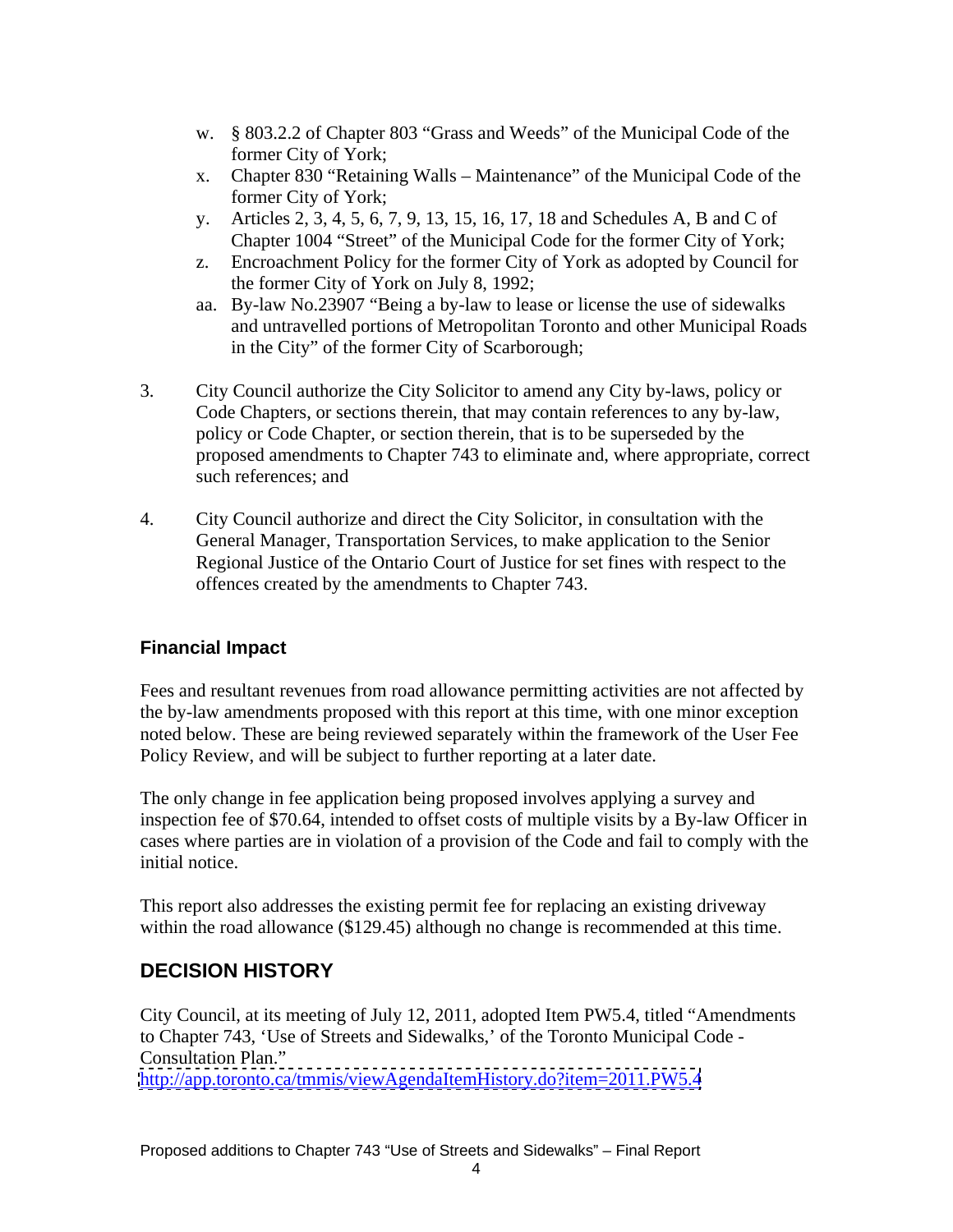In doing so Council directed the Acting General Manager, Transportation Services to initiate a public and stakeholder consultation on proposed amendments to the City's "Streets By-law," and present a recommended draft Streets By-law for consideration and approval, incorporating any necessary adjustments arising from the consultation process.

Council also directed the Acting General Manager, the Chief Building Official, and the Chief Planner and Executive Director, City Planning, and interested Members of Council to consult with representatives of the development industry with the goal of developing Municipal Code policies or provisions for occupancy of public space to minimize and reduce construction staging on public sidewalks and streets, taking into account other potential mechanisms to reduce impacts such as zoning setbacks and construction methods, all with a view to providing facilities of an appropriate dimension and beautiful aesthetics both during and after construction, and to report back to Public Works and Infrastructure Committee by no later than March 31, 2012.

## **COMMENTS**

Effective management of a municipality's public street allowance network is a key responsibility and critical to ensuring public safety, coordination of a multitude of activities and installations, and protection of vital municipal and public utility infrastructure. The importance of this management intensifies in a complex and increasingly dense urban environment like Toronto.

A "Streets" by-law is the means by which the municipality manages its public rights-of ways. Provisions provide the framework (in terms of criteria, application and permitting process, appeals and penalties) for all parties excavating; constructing; doing work; temporarily occupying; conducting various activities and events; enabling certain encroachments; and maintenance considerations. A Streets by-law establishes activities that are permitted and prohibited within the road allowance.

Prior to amalgamation, the seven municipalities now comprising the City of Toronto all had separate, often dissimilar by-laws and policies, as itemized in Recommendation 2 above, governing activities within the public right-of-way. While a number of elements have already been updated and harmonized under Chapter 743 – Use of Streets and Sidewalks, and others of the City of Toronto Municipal Code, (including residential front yard and on-street permit parking, municipal road damage deposits, utility cut permit conditions, publication dispensing boxes, and street events), there are still many regulations relating to other significant, but frequently occurring activities within the public right-of-way, such as excavating, temporary street occupations, commercial/industrial boulevard parking, boulevard maintenance and encroachments, that remain subject to the old, disparate by-laws.

This assortment of municipal laws is a challenge to administer on a uniform basis, is subject to multiple interpretations, and can confuse the public who view these inconsistencies as both frustrating and inefficient. As was indicated in the previous report (Item PW5.4) draft amendments to Chapter 743 of the Toronto Municipal Code will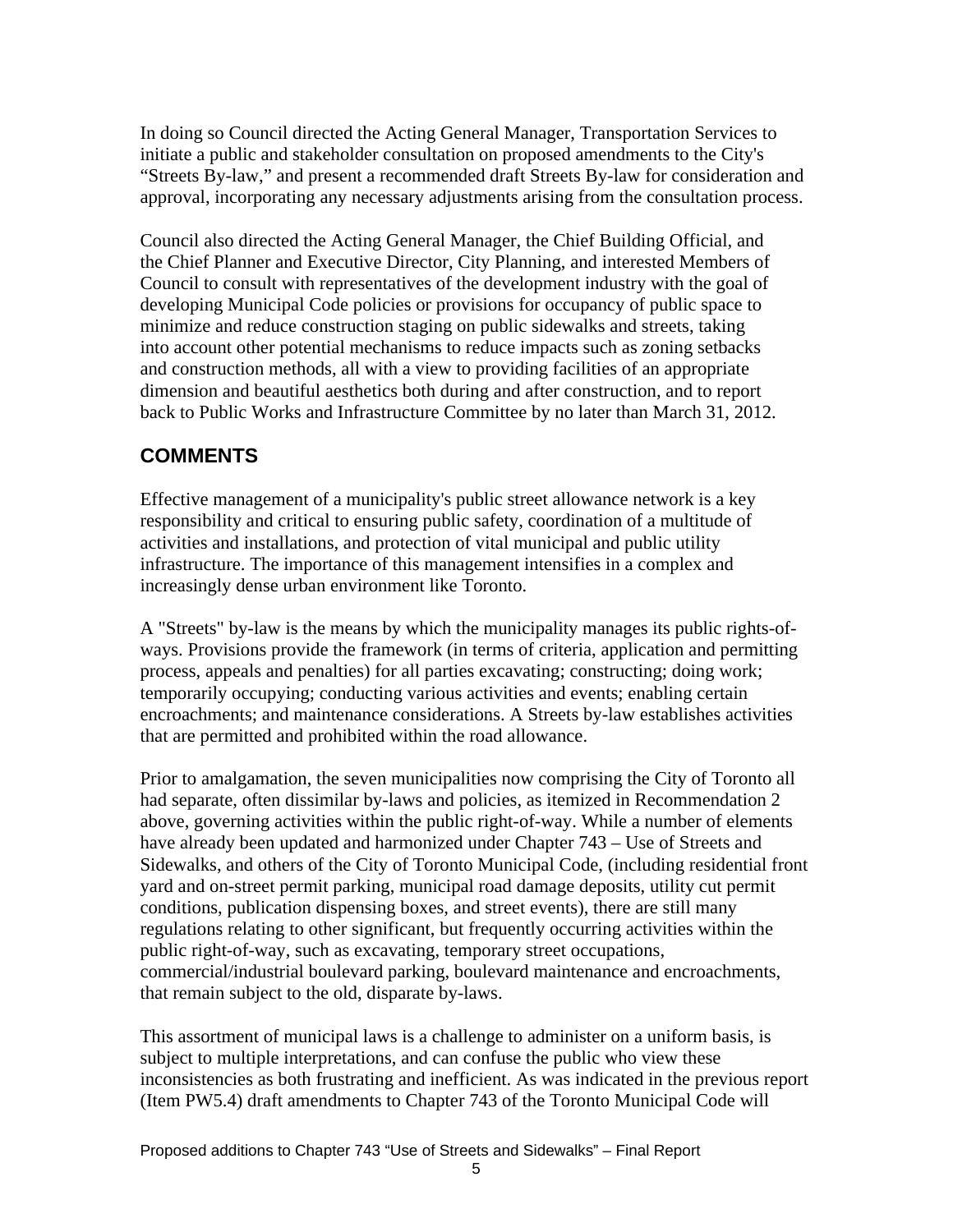create new consolidated sections to uniformly manage the approval and administration of activities such as temporary street occupations, street work, encroachments, sidewalks, walkways and driveways. These amendments also introduce a uniform enforcement and appeal process. The proposed provisions being advanced accommodate some routine elements that currently require a permit and/or payment of fees as of right, subject to specified criteria. In addition, the provisions provide that property owners and occupiers of land abutting public rights-of-way take reasonable responsibility for maintaining the municipal boulevards adjoining their lots, specifically grass cutting and the maintenance of private landscaping features such as hedges, gardens and other specified encroachments.

#### **Summary of Consultation Process**

Pursuant to the public consultation plan approved by City Council on July 12, 2011, the proposed amendments and supporting documentation are available for public review and comment on the City of Toronto's website at

[\(http://www.toronto.ca/involved/projects/streetsbylaw](http://www.toronto.ca/involved/projects/streetsbylaw)). The website has been active since July 14, 2011. The consultation program was also posted on the City's Facebook and Twitter accounts.

The City's Business Improvement and Resident Associations, totalling 470 organizations City-wide, were individually invited to attend presentations on the amendments that were held at Metro Hall on the following dates:

- Business Improvement Associations July 19, 2011, 9:00 a.m. to 11:00 a.m.;
- Resident's Associations July 21, 2011, 4:00 p.m. to 5:30 p.m. and 7:00 p.m. to  $\bullet$ 8:30 p.m.

City Councillors were also notified of these meetings, provided with briefing notes and invited to attend. Eleven City Councillors requested individual briefings from staff on the proposed amendments.

A staff presentation to the Resident and Business Improvement Associations describing the proposed amendments was followed by a question and answer period. A copy of the draft amendments as well as supporting documentation, including a comparison of existing and proposed legislation, was available to attendees.

Public open houses in each of the Community Council districts were held on the following dates:

- Etobicoke Civic Centre September 8, 2011, 6:30 p.m. to 8:00 p.m.;
- North York Civic Centre September 14, 2011, 6:30 p.m. to 8:00 p.m.;  $\bullet$
- Metro Hall (for Toronto-East York District) September 15, 2011, 6:30 p.m. to  $\bullet$ 8:00 p.m.; and,
- Scarborough Civic Centre September 19, 2011, 6:30 p.m. to 8:00 p.m.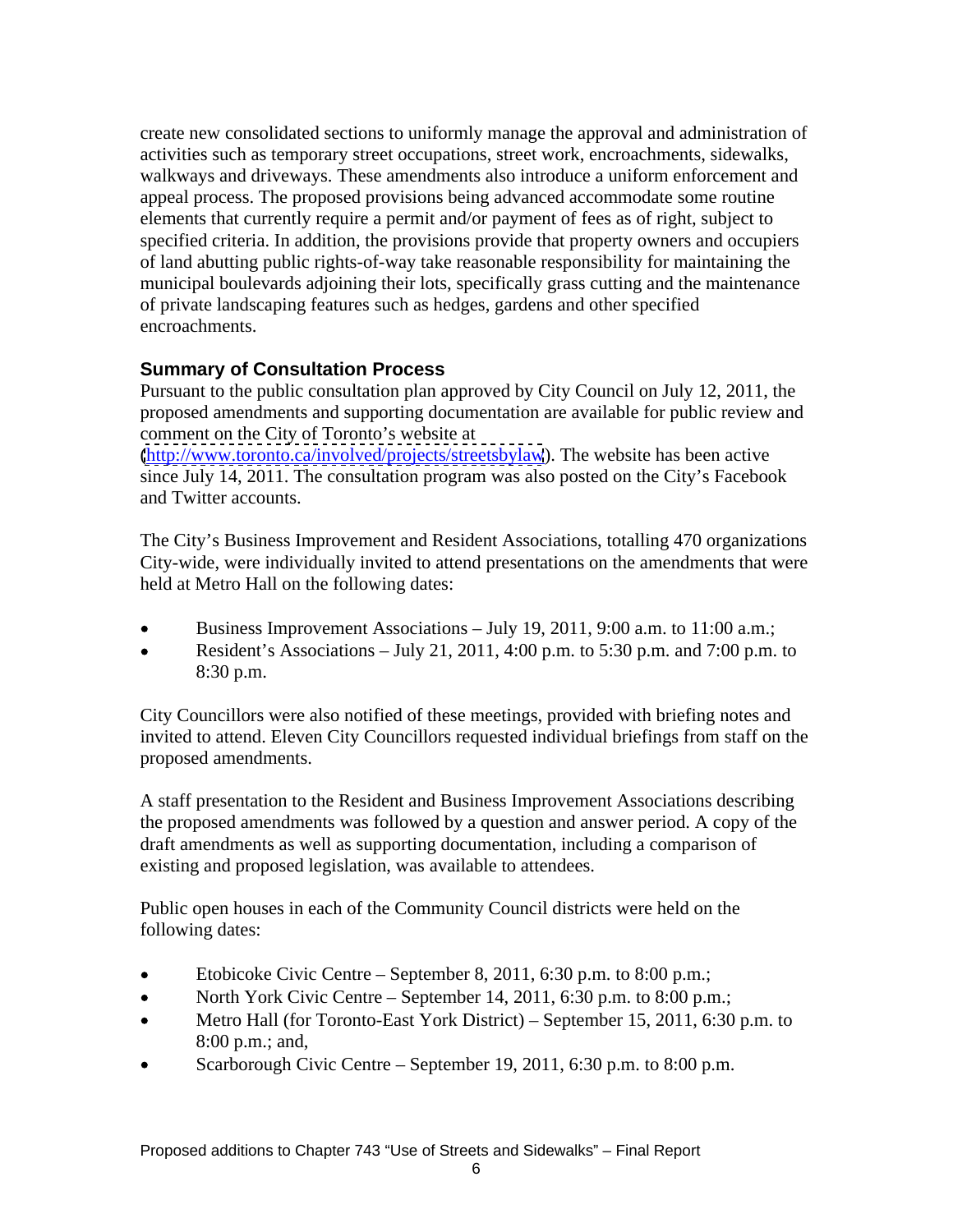Notice of the public open houses was posted on the City of Toronto's website, and published in the August 31, 2011, and September 6, 2011 editions of the *Toronto Star*. Ward Councillors and the City's Business Improvement and Resident's Associations were also individually notified of the open house dates, times and locations.

Display boards were provided at each open house summarizing the proposed amendments, with staff available for questions and answers. Copies of the display boards and accompanying detailed notes pages were available to attendees. The draft amendment, including supporting documentation, briefing notes, as well as a comparison of existing and proposed legislation, was also provided. In total, approximately eighty people attended the information sessions.

BIA members who attended, including a representative from the Toronto Association of Business Improvement Areas (TABIA), were particularly supportive of the proposed amendments regarding permitted encroachments in BIAs. However, they expressed general frustration with street work (excavation) in BIA areas, particularly street work undertaken by public and private utilities. Those BIA members in attendance indicated that there is often little or no advance notice of proposed street work, resulting in disruption to businesses and customers. The BIAs suggested that the proposed amendments contain a clause requiring that anyone who obtains a permit for street work or temporary street occupation provide the local BIA with at least 48 hours advance notice of their proposed street work/temporary street occupation.

Representatives from the Residents' Associations were generally supportive of the amendments, although a number of attendees indicated that the City needs to more aggressively pursue on-line solutions to the permitting process, particularly allowing residents and property owners to obtain street work and temporary street occupation permits through the City's website. Staff advised that these "*e*-solutions" are enhancements we are certainly interested in pursuing, but require further development; development that cannot proceed until City Council approves the final by-law.

The majority of attendees at the September Open Houses were also supportive of the proposed amendments. But a number of attendees, in addition to those City Councillors receiving individual briefings on the amendments, expressed concern about a lack of clarity in Article V (Maintaining Boulevards) regarding maintenance responsibilities, specifically for culverts on ditched streets, and that the appeal period following staff's refusal of an application as specified in Article IX (Appeals), presently set at ten business days, is too short. There were also objections to the requirement that residents pay for permits to repave an existing driveway as specified in Article VII (Constructing Driveways and Walkways). This is addressed in more detail below, and it is noted that staff are not recommending changes at this time.

Finally, another suggestion was that to encourage compliance and reduce costs, the City should charge an inspection fee applicable at locations where residents or property owners have not complied with a By-law Officer's initial notice to comply, and staff are required to attend a location multiple times to issue additional notices and perform

7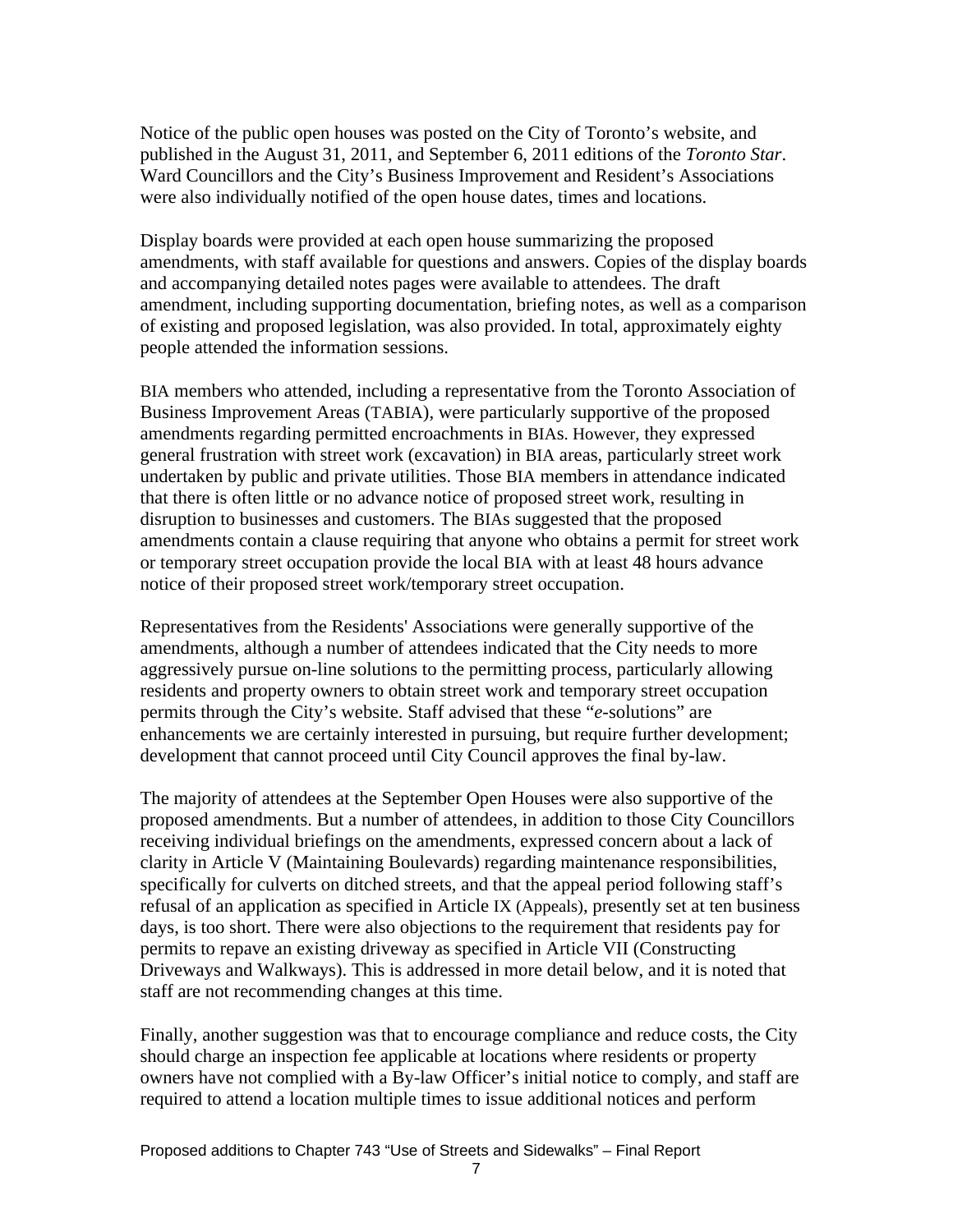subsequent inspections. Such an amendment is not difficult to introduce, as a survey and inspection fee of \$70.64 is already identified in Appendix C, Schedule 2, of Chapter 441, Fees and Charges, of the Toronto Municipal Code.

These items have been addressed in the proposed revisions (see Attachment No. 2). It is noted that a number of other minor technical wording changes have been incorporated.

#### **Camping, Dwelling and Lodging in Streets**

Clause §743-12 as found in the draft by-law attached to Item PW 5.4 proposes to prohibit camping, dwelling or lodging in a street without the approval of the General Manager. The intent of this clause is a general statement indicating that such activity is not encouraged in public rights-of-way due to the inherent risk to persons and property that can result from this encroachment. Through the consultation process, this provision was subject of notable interest, and a number of individuals stated that the clause should be removed. In their opinion, the clause is both unnecessary and an instrument to be used against the homeless, despite the fact that Article XVIII of the amendments states that removing such an encroachment would still require fourteen days advance notice.

Similar to the existing by-laws, "obstructing" or "encumbering" a street would be prohibited under § 743-9A of the proposed amendments. The existing provision is currently used in conjunction with the Interdepartmental Protocol for Homeless People Camping in Public Spaces, which has been in place since 2005. This protocol has been used successfully over the past six years, and has proven that providing a coordinated outreach and social service approach is a more effective response than relying solely on enforcement.

The protocol outlines how Shelter, Support and Housing Administration coordinates closely with other City Divisions, such as Transportation Services, Parks, Forestry and Recreation, and Facilities Management, to provide outreach services to homeless individuals before starting any enforcement activities related to public spaces, such as removing unauthorized structures, persons, personal goods and debris. Individual are offered assistance, as required, to access:

- $\bullet$ health, mental health, addiction and family reunification services;
- income support;
- housing and supportive housing options; and,
- shelter and outreach services.

In most circumstances, given the appropriate outreach and support over time, individuals are assisted to secure better alternatives than sleeping outside and will voluntarily vacate public spaces, making enforcement unnecessary. Where enforcement is necessary, activities are coordinated between City Divisions to ensure the safety of staff and individuals still at the site.

From a Transportation Services perspective, the lack of such a clause does not materially affect or alter how we currently deal with these types of encroachments. In view of the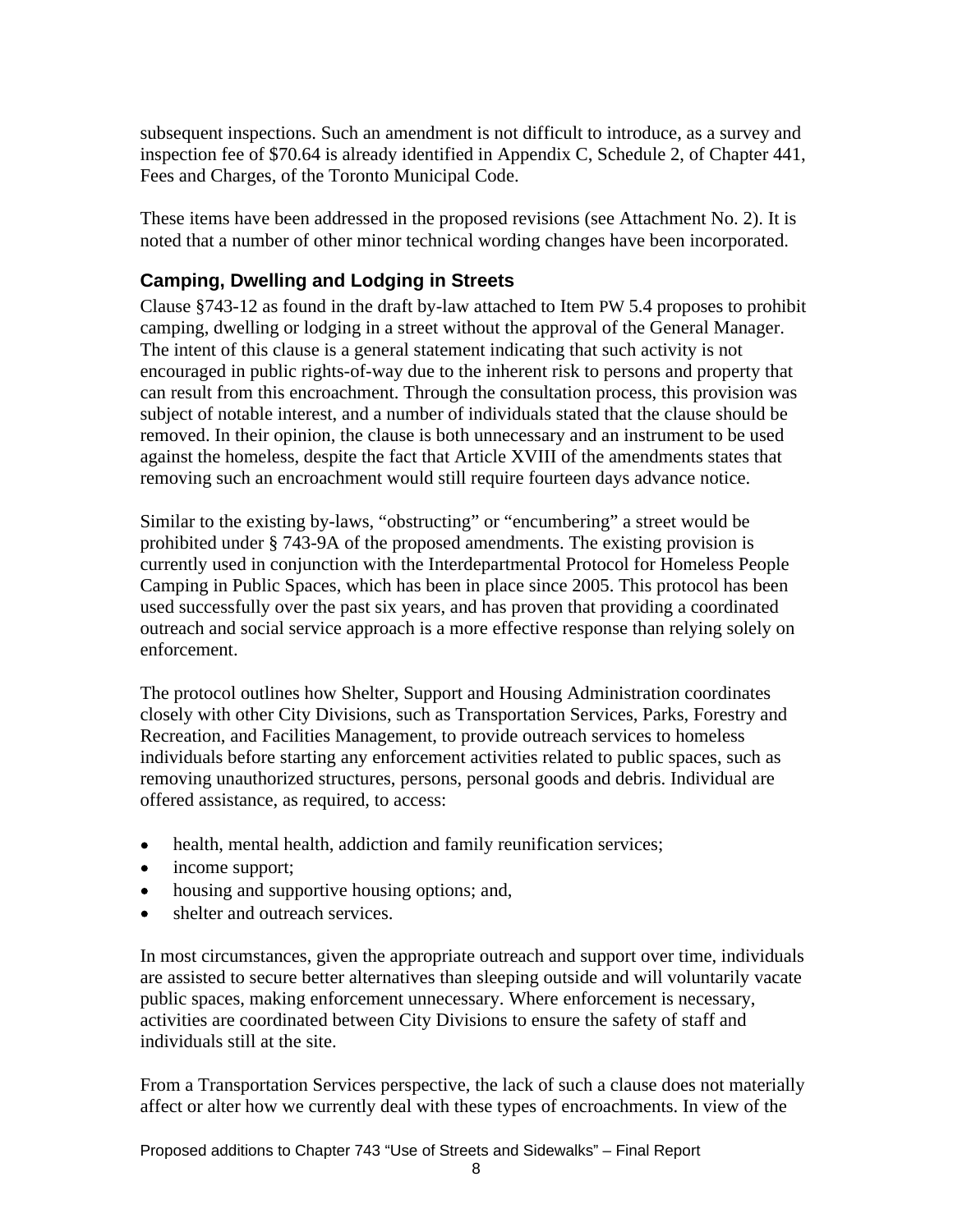foregoing, the clause is recommended for removal at this time. Its elimination does not affect the rest of the document.

#### **Permits for Repaving Existing Driveways and Walkways**

A concern expressed by several attendees and a number of City Councillors is the requirement in Article VII (Constructing Walkways and Driveways), that property owners obtain a permit from the City to reconstruct or repave an existing walkway or driveway within the right of way. Their view is that existing walkways and driveways, especially those that property owners are not widening beyond what currently exists, are not a significant public safety or policy issue, and that enforcing such a regulation does not appear to be a particularly efficient use of City resources.

At present, the only existing by-law specifically stating that a property owner must obtain a permit before repaving a driveway is By-law No.21621, applicable within the former City of North York. Chapter 313-21 of the former City of Toronto Municipal Code authorizes staff to issue permits to repave a driveway on the basis that repaving, similar to any excavation in a road allowance, is work that the municipality prohibits without a permit. A similar interpretation was taken in Scarborough starting in 2009.

Prior to amalgamation, former Metropolitan Toronto did not levy fees to repave existing driveways, nor did the former City of York or the former Borough of East York. The Municipal Code of the former City of Etobicoke specifies an application process and permit fees, but just for constructing new driveways or widening existing driveways, not specifically to repave them. This being the case, the practise in former East York, Etobicoke and York was to limit driveway permitting to new driveways, as well as to property owners proposing to widen their existing driveways. This operating principle is similar to municipalities surrounding the City of Toronto (Bramption, Markham, Mississauga, Pickering and Vaughan) who do not require that property owners obtain a permit to repave an existing driveway, only to construct new driveways or widen existing ones.

From a Transportation Services perspective, obtaining a paving permit:

- **Provides pre-inspection by Transportation Services By-law Officers that helps to** reduce damage to curbs and sidewalks, identifies potential conflicts with trees and utilities in the vicinity of the driveway, and ensures that the property owner is not held financially responsible for pre-existing damage to curbs or sidewalks;
- Introduces pre- and post-inspection to ensure that driveway dimensions conform to City by-laws;
- Allows By-law Officers to provide property owners with information on what is allowed within the road allowance, since encroachments such as curbs or retaining walls are often constructed concurrent with the driveway;
- Assists contractors in establish proper work zones on the public street;
- Places liability for construction on the applicant and their contractor; and,
- Allows the municipality to confirm potential conflicts with future capital and utility work to avoid excavating the driveway after the applicant's work is completed.

Proposed additions to Chapter 743 "Use of Streets and Sidewalks" – Final Report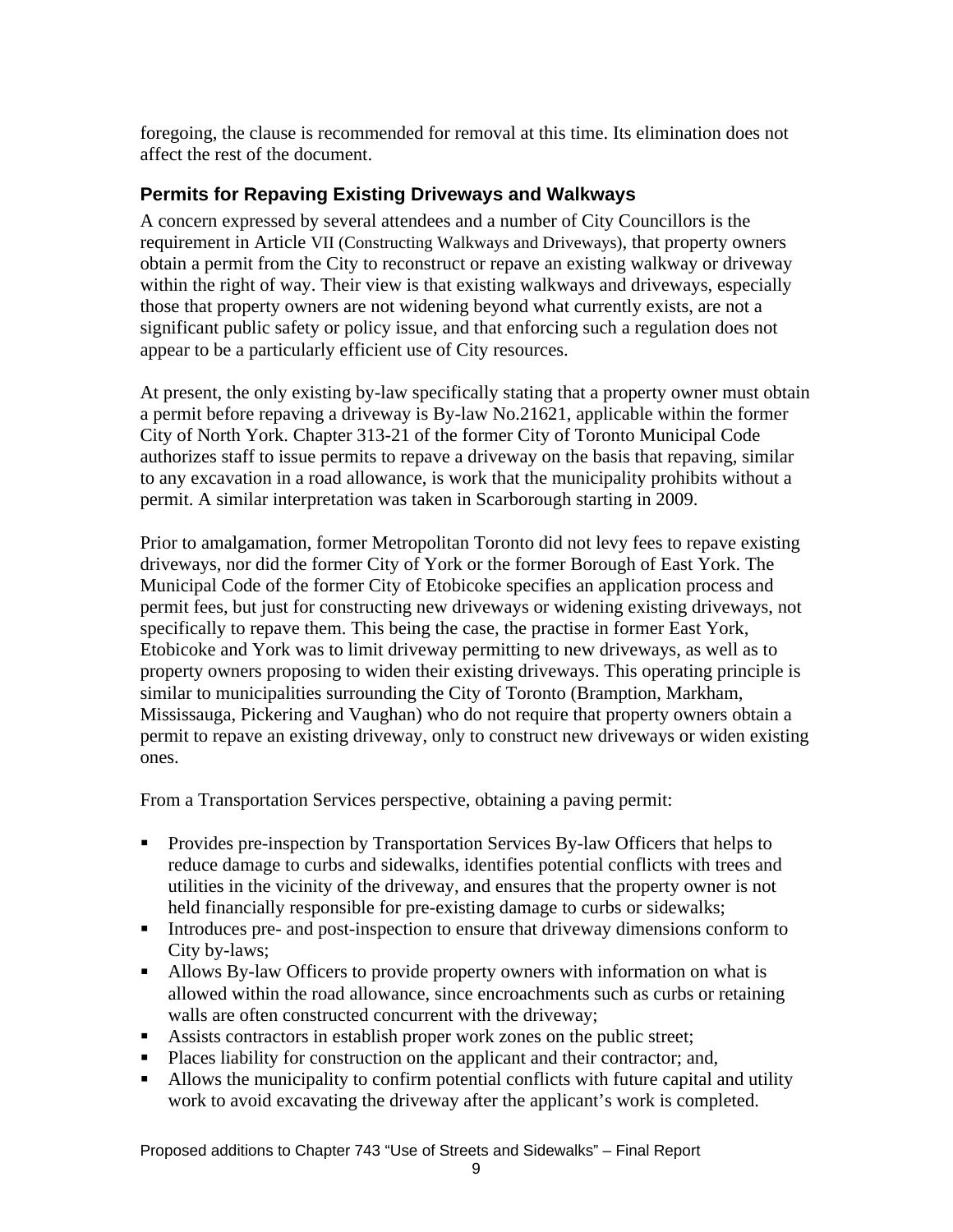The present cost of a paving permit is \$129.45. Table No.1 presents paving permit numbers and revenues for 2005 to 2011.

| <b>District</b>                      | Year |      |      |                 |                  |                                                                                                                                         |      |
|--------------------------------------|------|------|------|-----------------|------------------|-----------------------------------------------------------------------------------------------------------------------------------------|------|
|                                      | 2005 | 2006 | 2007 | 2008            | 2009             | 2010                                                                                                                                    | 2011 |
| Etobicoke-                           |      |      |      |                 |                  |                                                                                                                                         |      |
| York<br>North York                   | 471  | 398  | 612  | 54 <sup>°</sup> | 319 <sup>'</sup> | 243                                                                                                                                     | 216  |
| Toronto-                             |      |      |      |                 |                  |                                                                                                                                         |      |
| East York                            | 163  | 196  | 121  | -82             |                  |                                                                                                                                         | 42   |
| Scarborough                          |      |      |      |                 | 488              | 052                                                                                                                                     | 537  |
| Total<br>Permits                     | 637  | 594  | 736  | 626             | 886              | 1,32.                                                                                                                                   | 801  |
| <sup> </sup> Total<br><b>Revenue</b> |      |      |      |                 |                  | $\mid$ \$73,497.06 $\mid$ \$69,699.96 $\mid$ \$88,003.52 $\mid$ \$76,722.56 $\mid$ \$112,601.74 $\mid$ \$167,885.89 $\mid$ \$103,689.45 |      |

**Table No.1 Paving Permit Statistics 2005 - August 2011**

There is insufficient data on the permits to confirm exactly how many of these permits were issued specifically for walkways, driveways or front yard parking pads, if the properties are commercial/industrial or residential, if the permits are for existing driveways, or for driveways that are widened.

Other alternatives for dealing with the paving permit issue would be to reduce the fee, or waive the fee entirely and provide the permit to the applicant without charge. Eliminating the permit fee entirely, which is consistent with the proposed approval

process for administering permitted encroachments described in Article IV (Encroachments in Streets), would still enable staff to protect the right-of-way. Over the past couple of years however, revenue generation from these types of permits has averaged in the \$120,000 - \$130,000 range, although only a portion would be derived from repaving existing driveways.

On a related matter, City Council, at its meeting of May 17-19, 2011, adopted a report from the Municipal Licensing and Standards Division approving the licensing of driveway paving contractors (Item LS3.2). This by-law came into effect on July 4, 2011. The by-law requires that paving contractors working in the City of Toronto obtain a business license from the City, and a condition of their license states that they ". . . obtain all permits and approvals required by law prior to the commencement of any work."

### **Occupying Public Space for Construction Staging**

Pursuant to Recommendation 5 of City Council's approval of July 12, 2011, staff has initiated the assessment of alternatives to reduce the impacts of construction-related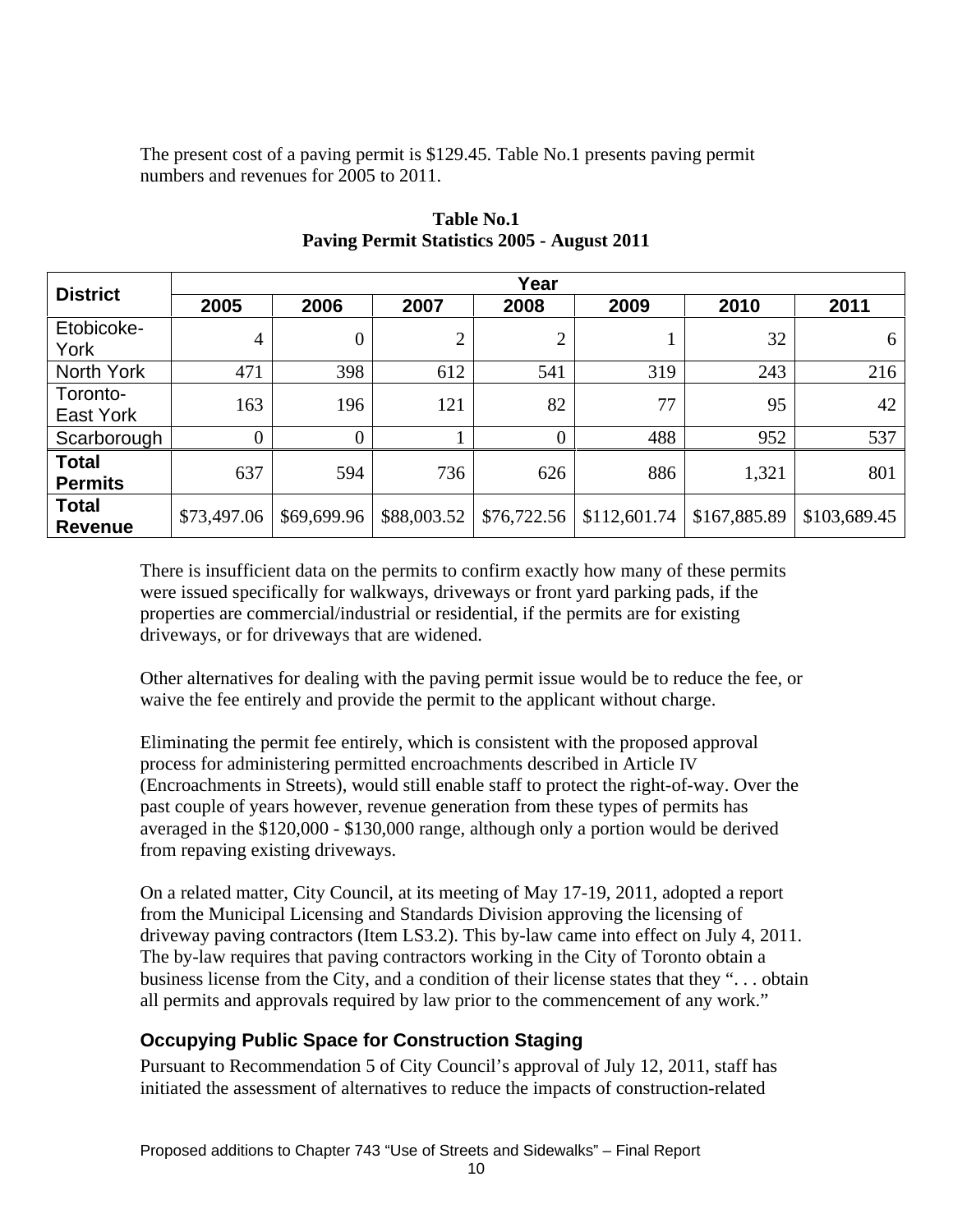activity on the use of municipal road allowance, particularly work generated by new development, both during the construction and after the project is completed.

At present, developers are permitted to occupy municipal road allowance for construction-related activity when no other alternatives are available. Where the occupancy of pubic road allowance for construction purposes is privately-initiated and will last longer than 30 days, approval from Community or City Council is required before the section of road allowance can be closed for construction purposes. A number of provisions in the draft by-law carry forward the existing requirements to ensure that minimum standards are set for construction staging within the streets, including pedestrian requirements, lighting, hoarding, cleanliness, etc.

Areas of the City experiencing growth and redevelopment, in accordance with Official Plan policies, include the downtown core where there are generally limited rights-of ways combined with comparatively smaller properties than those found in other areas experiencing growth such as the centres in Etobicoke, North York and Scarborough. Despite the best efforts of both staff and the development industry to avoid encroachment into public space, in many cases there is simply no alternative but to use municipal road allowance to accommodate construction.

Increasing building setbacks (at- and above-grade) on new developments does often occur as sidewalk widening, tree planting and other urban design objectives are being comprehensively considered with appropriate building height, density and massing. This may have the added benefit of accommodating construction activities and reducing the impact on the public realm during this period. However, this is often negated during the construction phase as the below-grade portion of the project typically extends to the property line. It remains the case in these high density areas that building and zoning setbacks will never be significant enough to eliminate encroaching into the public right of-way.

Staff of City Planning and Transportation Services are in the process of arranging industry consultation on these matters with the goal of seeking solutions and improvements that may be achievable in terms of the function and aesthetics of construction staging, and strategies to minimize impacts. We will report further on these matters targeting the Council established March 2012 time frame.<br>In the meantime, ensuring public safety at development sites that are temporarily

occupying municipal road allowance for construction purposes is the overriding priority, and the approval and permitting processes in the draft by-law ensure that occupancy of the right-of-way is minimised and that the work is finished as expeditiously as possible.